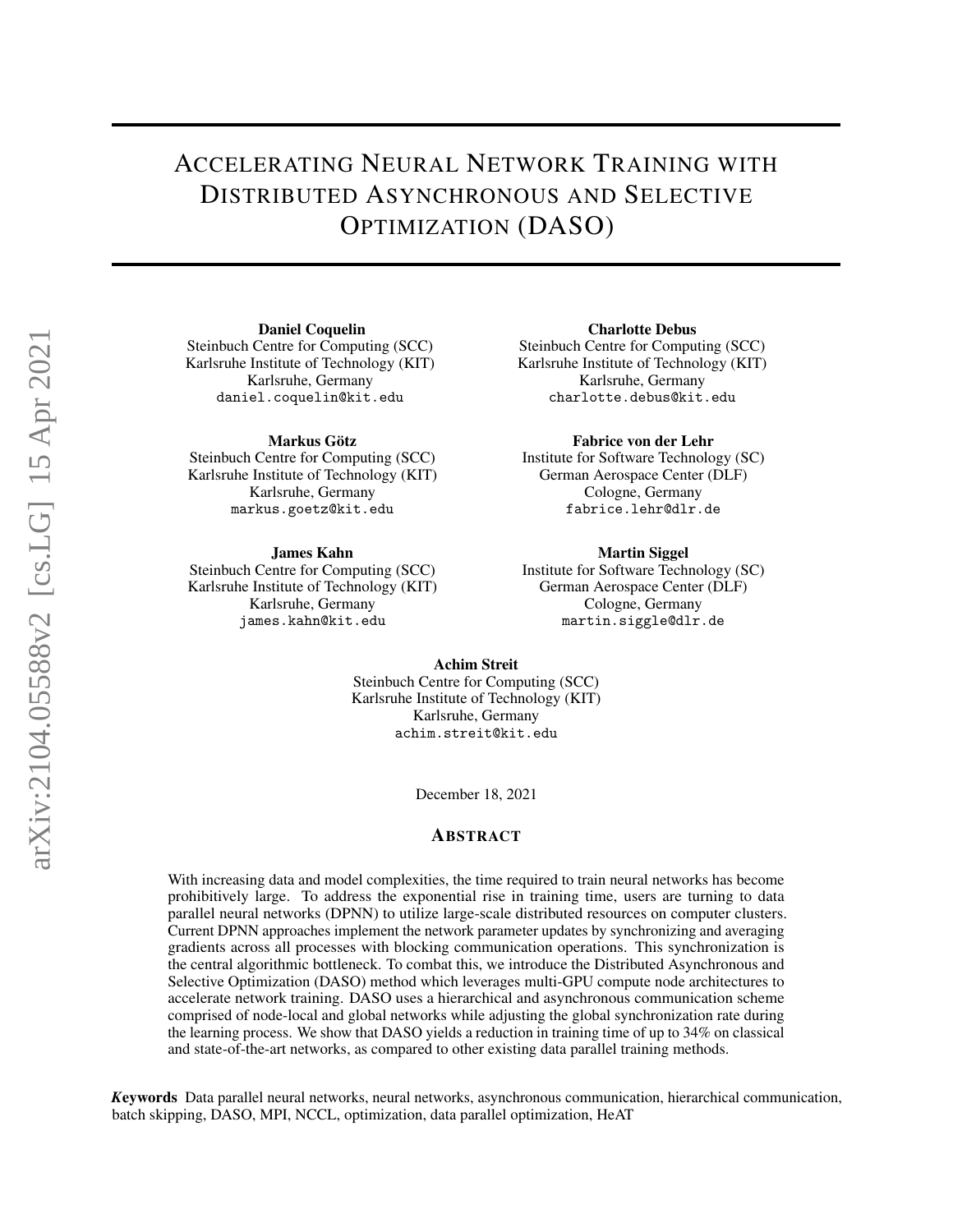## 1 Introduction

Recent advances in deep learning have thrived under the theme "bigger is better". Modern neural networks yield super-human performance on problems such as image classification and semantic segmentation by introducing higher model complexity, for example more layers, inter- and intra-layer connections [\[1,](#page-9-0) [2\]](#page-9-1). However, the training of large networks also requires large datasets. As the sizes of models and datasets increases, so do the computational resources required. In other words, today's deep learning tasks are limited by the hardware and computing time available. In response, parallel training methods have been developed to enable the concurrent use of multiple (distributed) hardware devices.

In general, there are two approaches to parallel training [\[3\]](#page-9-2): model parallelism and data parallelism. The model parallel approach distributes the network across multiple computing devices, for example two GPUs with half of the network each. In the data parallel approach, each available computing device trains an identical copy of the network.

Data parallel neural networks (DPNNs) have been used on various architectures and data types to achieve state-of-the-art results [\[4,](#page-9-3) [5\]](#page-9-4). Each model instance in a DPNN performs a forward-backward pass individually over a unique portion of the data, after which the parameters of all networks are synchronized using a global collective operation. This can be effectively viewed as a batch distributed across the devices, i.e. a distributed batch. Traditionally, the synchronization of network parameters is a blocking, averaging operation [\[3\]](#page-9-2). This collective blocking operation comprises an inherent bottleneck.

Using non-blocking operations can provide relief as the next forward-backward step can begin while communication is ongoing. However, as global parameter updates are running asynchronously, parameters found by individual network instances are always slightly out-of-date. Out-of-date parameters can also be referred to as stale.

Although computing devices can take many forms, GPUs are currently the most efficient and powerful for training neural networks. Therefore, we will refer to computing devices as GPUs throughout this paper.

Averaging network parameters across multiple instances, traditionally referred to as mini-batch optimization, is only an approximation of the true gradients that would be calculated over the unified batch with batch optimization. Moreover, the standard communication structure communicates with each GPUs individually to synchronize network parameters. This neglects the structure of most computer clusters, where multiple GPUs are grouped on computing nodes with significantly faster node-local connections as compared to cross-node communication.

Large multi-node DPNNs can instead be divided into node-local DPNNs which are themselves members of a global DPNN. This hierarchical approach would significantly reduce the communication overhead, as less data is sent between nodes. Furthermore, what if global parameter synchronization did not occur after every batch and instead the average was calculated asynchronously every  $B<sup>th</sup>$  batch?

To this end, we present our key contribution: the distributed selective and asynchronous optimization (DASO) method. DASO performs communication for network parameter updates in a hierarchical manner: on the node-local level, in the form of GPU-to-GPU operations, and on the global level, where computing nodes are treated as individual entities. This approach allows DASO to perform the time-expensive global synchronization after multiple batches instead of after every forward-backward pass, thus leveraging the potential of acceleration via parallel computation on modern computer clusters.

The remainder of this paper is organized as follows. In Section [2](#page-1-0) we will discuss relevant work previously done in the area of data parallel model training. Section [3](#page-2-0) introduces the concept of selective distributed asynchronous optimization, followed by performance evaluations on the tasks of image classification and semantic segmentation in Section [4.](#page-6-0) Our results are summarized and discussed in Section [5,](#page-9-5) which also gives an outlook towards further improvement and application of the method.

## <span id="page-1-0"></span>2 Related Work

Data parallel neural networks are the go-to option for accelerating training on large datasets. In DPNNs, each local network is optimized locally, e.g using SGD, before the optimization results are synchronized with all other networks. The most straightforward approach to global synchronization is a collective blocking, average operation after every forward-backward step. This inherently limits the speed of the data parallel training.

Recently, advancements have been made in accelerating the synchronization process by starting the communication of gradient updates while the backward pass is ongoing, with one reporting training times of only 74.7 s on the ImageNet data set [\[4\]](#page-9-3). However, this is a tailored approach which does not generalize, as it is highly optimized for a specific network and requires considerable tuning.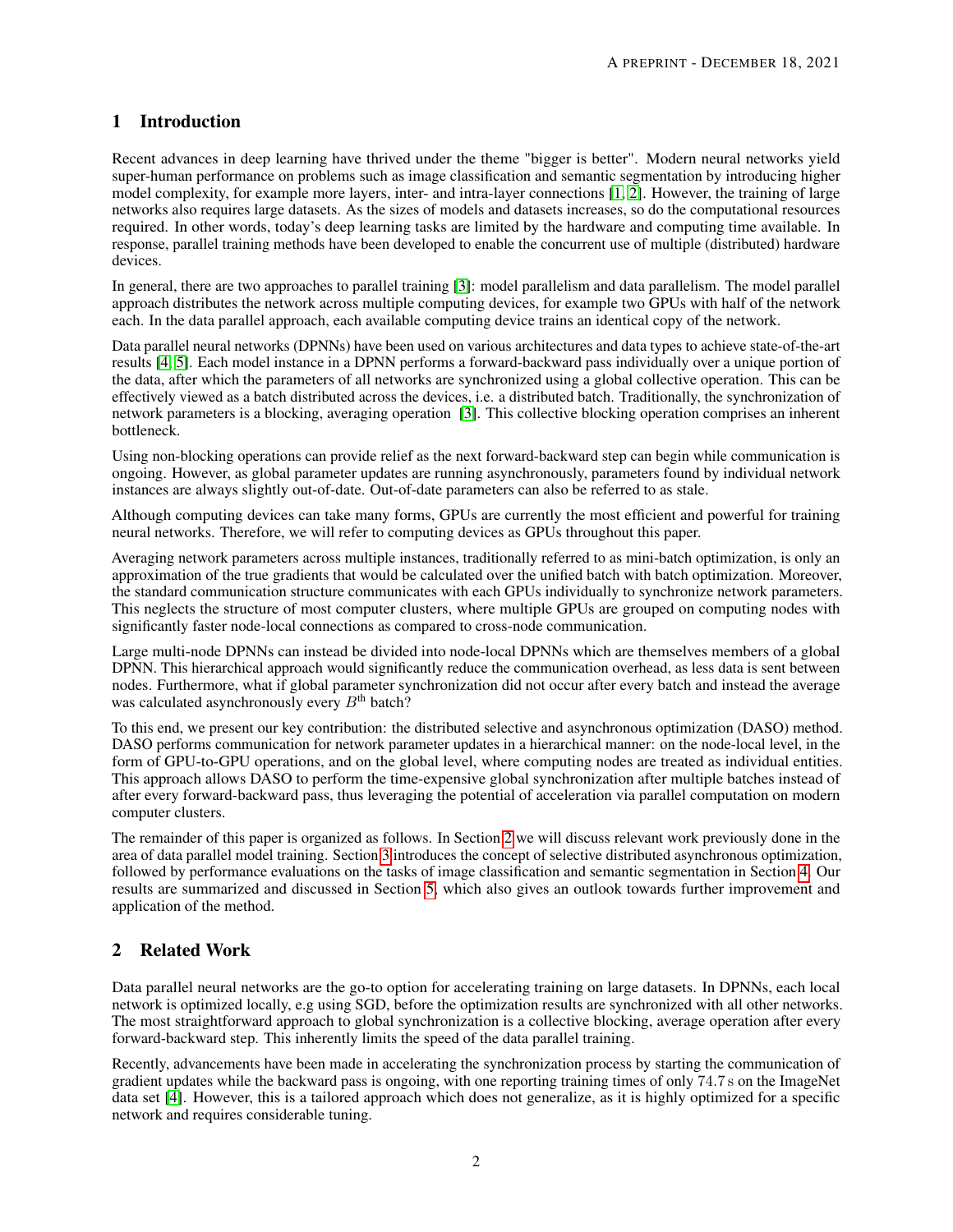

<span id="page-2-1"></span>Figure 1: An overview of a common node-based computer cluster with P nodes and four GPUs per node. GPU colors represent *group* membership. The dashed lines indicate GPU-to-GPU communication channels.

Several works have investigated the use of asynchronous SGD (ASGD) [\[6,](#page-9-6) [7,](#page-9-7) [8\]](#page-9-8), which updates the parameters whenever a network finishes a backward pass. Each network retrieves the current model parameters from a parameter server before performing a forward-backward pass. After finishing the backward step, the network sends its updated parameters back to the server, which determines the new global parameters using the updates from all processes. However, if a network is still computing the forward-backward pass when the parameter server is updated, the network's current parameters are outdated. The subsequently found gradients are referred to as stale. Stale gradients can be leveraged to approximate accurate network parameters, and ASGD has been shown to yield consistent convergence [\[9\]](#page-9-9). Recent attempts at accelerating ASGD have been made using individual network optimizers for a warm-up phase and delayed updates to the parameter server [\[10\]](#page-10-0).

PyTorch [\[11\]](#page-10-1) and TensorFlow [\[12\]](#page-10-2) are currently the largest machine learning frameworks. Both offer options for traditional data parallel training. For large systems, a global communication protocol, such as MPI [\[13\]](#page-10-3), is often required to leverage specialized inter-node connections. Recently, there have been many advancements in the optimization of the global parameter synchronization operation by using MPI with multiple network topologies [\[14,](#page-10-4) [15\]](#page-10-5). These approaches have shown promising results, but remain centered around the idea of a global synchronization for each forward-backward pass.

Currently, the most popular MPI-enabled DPNN framework is Horovod [\[16\]](#page-10-6). To reduce the size of data sent via the communication network, Horovod uses tensor fusion, or grouping parameters together to be communicated in a larger chunk of data, and data compression. The data compression in Horovod is frequently done by casting the network parameters into 16-bit floating-point format.

## <span id="page-2-0"></span>3 Distributed Asynchronous and Selective Optimization (DASO)

The common approach to training DPNNs is to perform a forward-backward pass on each network instance with one portion of the distributed batch, then synchronize the network parameters via a global averaging operation. The averaging of gradients is only an approximation of the true gradients that would be calculated for the entire batch when processes on a single GPU. This approximation is made under the assumption that each portion of the distributed batch is independent and identically distributed (iid) [\[17\]](#page-10-7).

Under the iid assumption, another approximation can be made: the average parameters of a subset of networks are not significantly different than the average parameters of the complete set of networks. Recalling that modern HPC clusters have different inter- and intra-node communication capabilities (with different bandwidths and latencies), we can utilize this approximation to reduce the communication needed for parallel training, thereby alleviating the intrinsic bottleneck of blocking synchronizations.

We therefore propose the Distributed Asynchronous and Selective Optimization (DASO) method. Instead of a uniform communications network across multiple multi-GPU nodes, DASO uses a hierarchical network model with node-local networks and a global network.

The global network spans all GPUs on all nodes, while the node-local networks are composed of the GPUs on each individual node. The global network is divided into multiple *groups*, with each *group* containing a single GPU from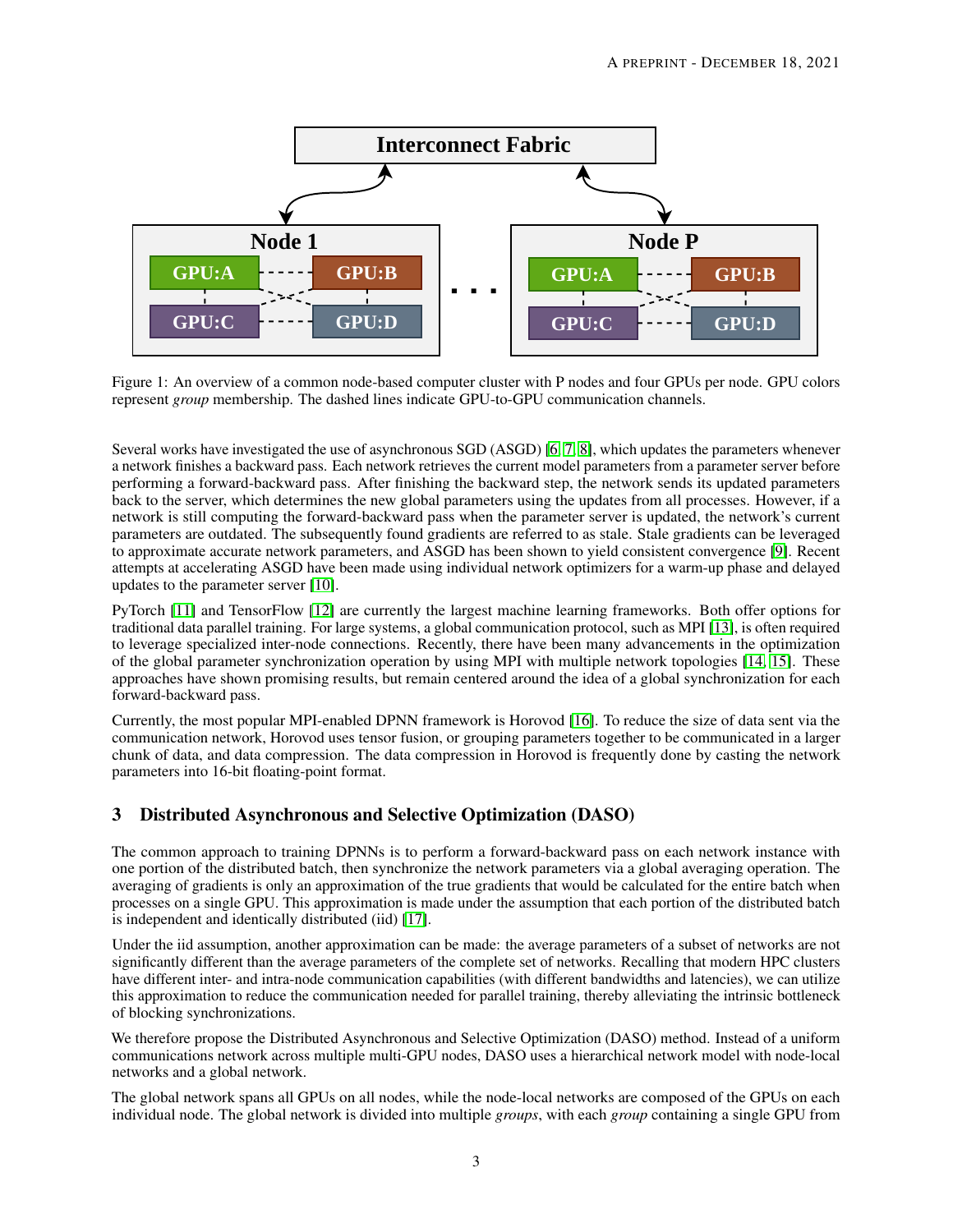every node. Global communication takes place exclusively within a *group*, i.e. only *group* members exchange data, while members of other *groups* do not participate. Communication between the node-local GPUs is then handled by the local network, which benefits from high-speed GPU-to-GPU interconnects and optimized communication packages (e.g. NCCL [\[18\]](#page-10-8)). Under the assumption that the cluster node configurations are homogeneous, DASO creates *groups* between GPUs with the same local identifier as is shown in Figure [1.](#page-2-1) With this approach, inter-node communication can be reduced by a factor equal to the minimum number of GPUs per node.



## **Local Synchronization**

<span id="page-3-0"></span>Figure 2: Schematic of the local synchronization step for a single node with four GPUs. The gradients from each GPU are averaged, then each GPU's gradients are set to the result.

DASO utilizes a multi-step synchronization. Local synchronization (Figure [2\)](#page-3-0) occurs after each batch and uses the node-local network to do gradient-averaging between the local GPUs. Global synchronization (Figure [3\)](#page-4-0) occurs after one or more local synchronizations, in which the network parameters of all members of a single global *group* are shared and averaged. Following every global synchronization, a local update step broadcasts averaged parameters from the local *group* member to all other node-local GPUs (Figure [4\)](#page-5-0). The role of global synchronization rotates between *groups* to overlap communication and computation. Global synchronization can be performed in a blocking or non-blocking manner. In the blocking case, all synchronization steps are performed after each batch. To reduce the amount of data transferred, parameters are cast to a 16-bit datatype representation during buffer packaging. This operation does not effect convergence, as shown by [\[19\]](#page-10-9). Once received, the parameters are cast back to their original datatype. In the non-blocking case, the next forward-backward pass is started after the parameters are sent but before they are received. Datatype casting is not beneficial in this scenario, as it delays the start of parameter communications. Each neural network will conduct B forward-backward passes complete with local synchronization before the *group* members receive the sent parameters. Hence, the updates from the global communication step are outdated upon their arrival. To compensate for this, a weighted average of the stale global parameters and the current local parameters is calculated as follows:

<span id="page-3-1"></span>
$$
x_{t+S} = \frac{2Sx_{t+S-1}^l + \sum_{i=1}^P x_t^i}{2S + P}
$$
 (1)

where  $x_{t+S}^l$  is the model state on GPU l after S batches to wait after starting batch t for the global synchronization data,  $x_{t+1}^i$  is the globally exchanged model states, and P is the number of GPUs in the global network. The weighting of the local parameters was found experimentally. A detailed explanation of Equation [\(1\)](#page-3-1) and its validity is provided in the supplementary material.

Training of a network with the DASO method can be divided into three key phases: warm-up, cycling, and cool-down. The warm-up and cool-down phases utilize blocking global synchronizations, while the cycling phase uses non-blocking global synchronizations. Given a fixed number of total epochs, warm-up and cool-down phases occur for a set number of epochs at the beginning and end of training respectively. The warm-up phase is used to quickly move away from the randomly initialized parameters and prepare for the cycling phase. The cool-down phase is intended to reduce the slight errors which can arise due to the slight deviation from the iid assumption for individual batches.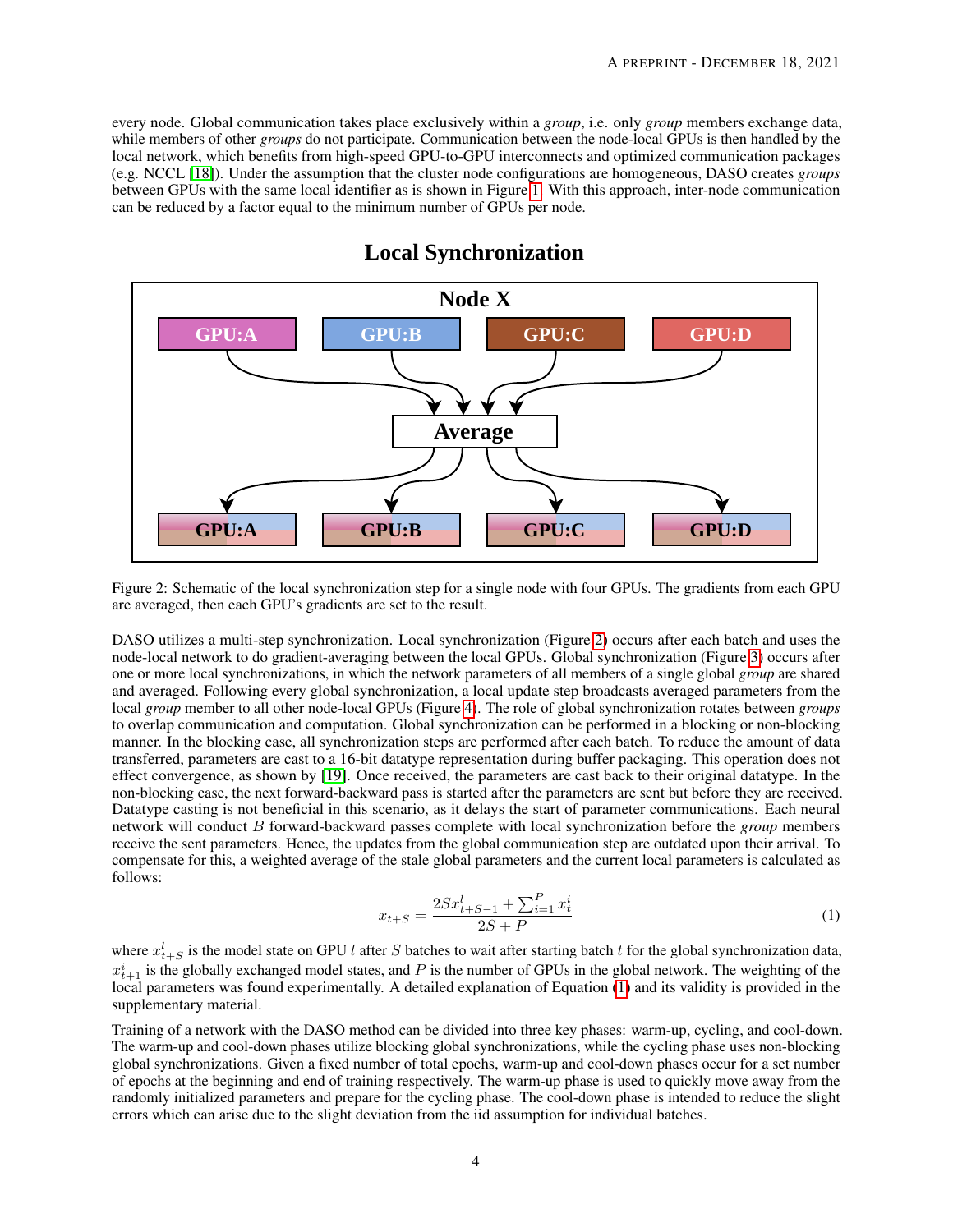

## **Global Synchronization**

<span id="page-4-0"></span>Figure 3: Schematic of the global synchronization step performed by the global communication *group* consisting of GPU:A on each node. The network parameters are averaged by each GPU in the *group*, and the network parameters of each *group* member are set to the result.

In the cycling phase, the number of forward-backward passes between global synchronizations (B) and the number of batches to wait for global synchronization data  $(W)$  are varied. B is specified manually upon initialization. For  $W$ , an initial value of  $B/4$  was found empirically to perform best. Each time the training loss plateaus, B and W are reduced by a factor of two, down to a minimum of one. When  $B, W = 1$  and the loss has plateaued, both are reset to their initial values and the process is repeated until the cool-down phase. The synchronization steps in the cycling phase are schematically shown in Figure [5.](#page-6-1)

### 3.1 Current Implementation

A DASO proof-of-concept is currently implemented in the HeAT framework [\[20\]](#page-10-10) for usage with PyTorch networks. HeAT is an open-source Python framework for distributed and GPU-accelerated data analytics which offers both low level array computations as well as assorted higher-level machine learning algorithms. The local networks utilize PyTorch's DistributedDataParallel class and distributed package [\[21\]](#page-10-11). The global communication network utilizes HeAT's MPI backend, which handles the automatic communication of PyTorch Tensors. The global *groups* are implemented as MPI groups.

To use this implementation of DASO to train an existing PyTorch network, only four additional functions need to be called and the data loaders need to be modified to distribute the data between all GPUs<sup>[1](#page-4-1)</sup>. The function calls are illustrated in Listing [1.](#page-5-1) First, the node-local PyTorch processes are created, which will be utilized during the local synchronization step. Next, the optimizer instance, i.e. DASO, is created with a PyTorch node-local optimizer (e.g. SGD) and the number of epochs for training is specified. The DASO instance will find the aforementioned PyTorch processes automatically.

<span id="page-4-1"></span><sup>&</sup>lt;sup>1</sup>The data loaders need only know how many GPUs exist and what their global rank is.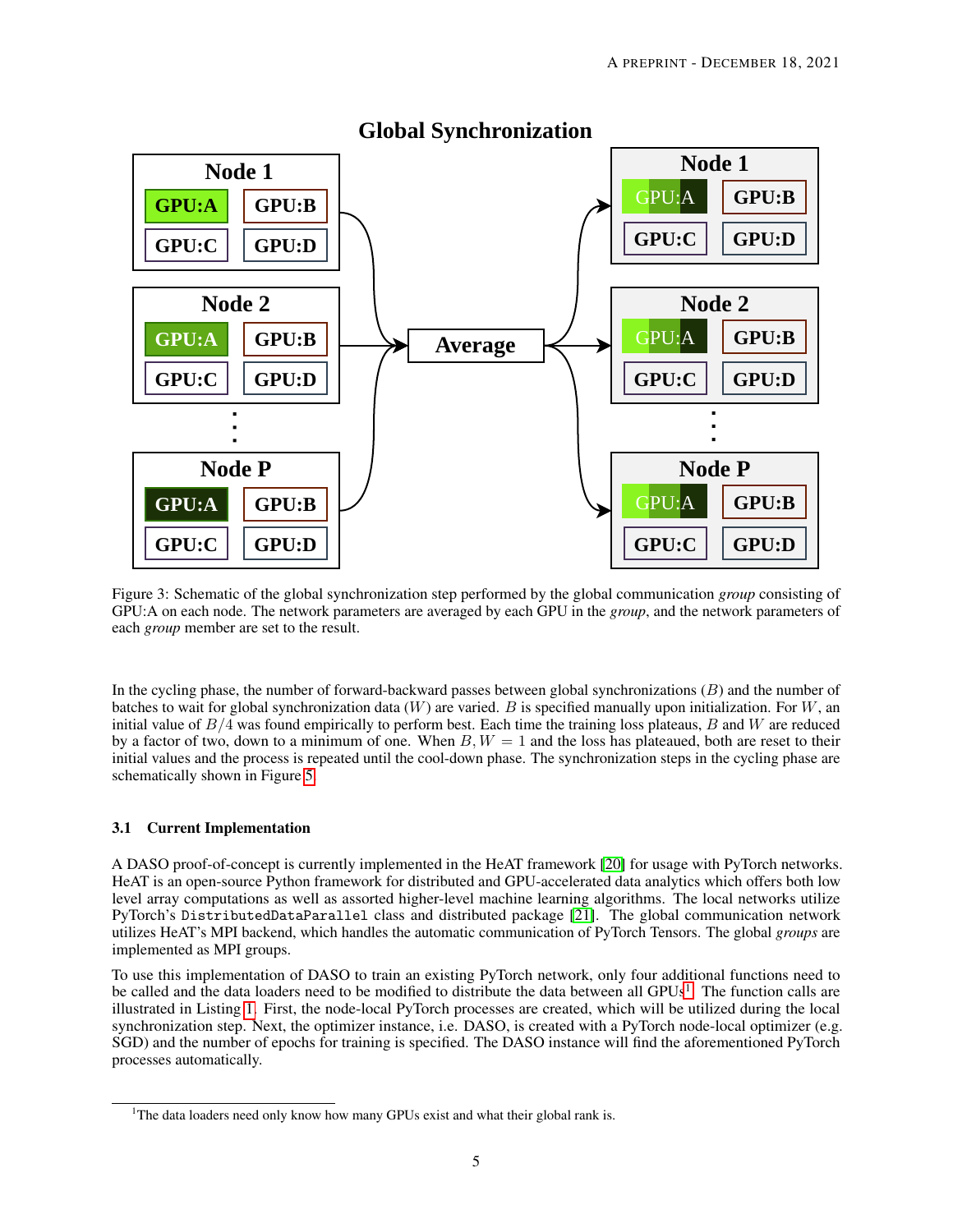## **Local Update**



<span id="page-5-0"></span>Figure 4: Schematic of the local update step to be performed after the global synchronization step shown in Figure [3.](#page-4-0) The group member responsible for the global communication, in this case GPU:A, sends its network parameters to all other node-local GPUs, which replace the old parameters on those GPUs.

<span id="page-5-1"></span>Listing 1: Simplified training script demonstrating the usage of DASO in HeAT for a PyTorch neural network (net) and PyTorch optimizer (optimizer).

```
1 import heat as ht
 2 import torch
3 ...
4 # create PyTorch distributed group
5 world_size = ht . MPI_WORLD . size
6 rank = ht . MPI_WORLD . rank
7 local_rank = rank % num_local_gpus
8 torch.distributed.init_process_group(<br>9 backend="nccl".
9 backend="nccl",<br>10 rank=local_rank
10 rank=local_rank<br>11 world_size=world
        11 world_size = world_size
12 )
13 ...
14 # the DASO optimizer is created
15 daso_optimizer = ht . optim . DASO (
16 local_optimizer=optimizer,<br>17 total_epochs=num_epochs
        17 total_epochs = num_epochs
18 )
19 ...
20 # the hierarchical network is created
21 ht_model = ht . nn . DataParallelMultiGPU (
22 net ,
23 daso_optimizer
24 )
```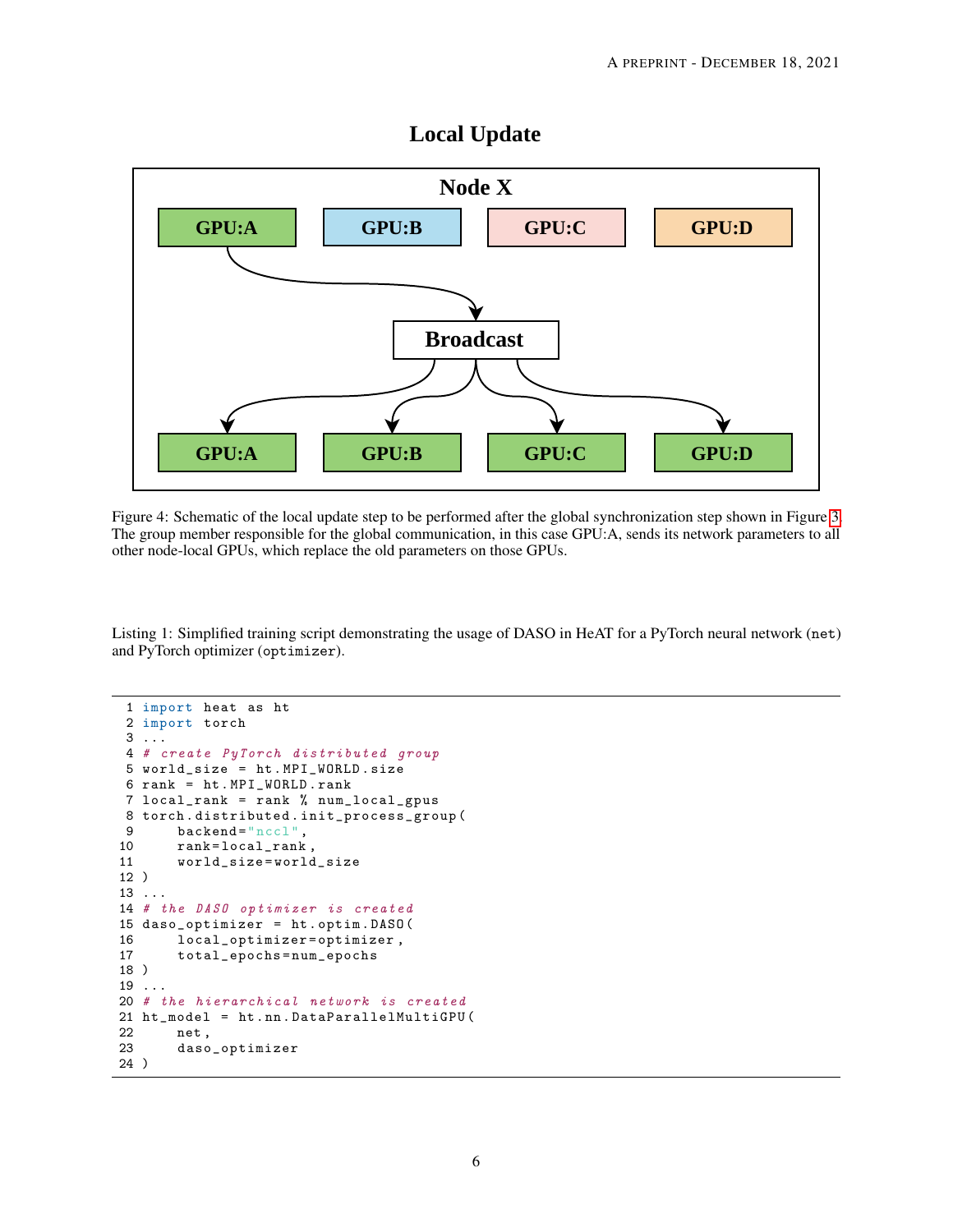

<span id="page-6-1"></span>Figure 5: Process flow diagram of the synchronization steps during the cycling phase where t is the batch number and S is the batches to wait before global synchronization. The weighted average is calculated as shown in Equation [\(1\)](#page-3-1)

## <span id="page-6-0"></span>4 Performance Evaluation

We evaluate the DASO method on two common examples of data-intensive neural network challenges: a) image classification and b) semantic segmentation. For image classification, we trained ResNet-50 [\[1\]](#page-9-0) on the ImageNet-2012 [\[22\]](#page-10-12) dataset. This can be considered a standard benchmark for machine learning, since pre-trained ResNet-50 networks are the backbone of many computer vision pipelines [\[23\]](#page-10-13). For semantic segmentation, we trained a state-ofthe-art hierarchical multi-scale attention network [\[5\]](#page-9-4) on the CityScapes [\[24\]](#page-10-14) dataset.

All experiments were conducted on the JUWELS Booster at the Jülich Supercomputing Center [\[25\]](#page-10-15). This centers' HPC cluster has 936 GPU nodes each with two AMD EPYC Rome CPUs and four NVIDIA A100 GPUs, connected via an NVIDIA Mellanox HDR InfiniBand interconnect fabric. The following software versions were used: CUDA 11.0, ParaStationMPI 5.4.7-1-mt, Python 3.8.5, PyTorch 1.7.1+cu110, Horovod 0.21.1, and NCCL 2.8.3-1. The JUWELS Booster provides a CUDA-aware MPI implementation, meaning that GPUs can communicate directly with other GPUs.

We compared DASO to Horovod, as this is currently the most popular choice for MPI-based parallel training of neural networks on computer clusters. We elected not to compare with PyTorch's distributed package as it utilizes a similar approach to Horovod, namely compression and bucketing. Comparisons are done with respect to training time and accuracy.

Relevant network hyperparameters remain consistent for DASO and Horovod for each experiment. All tested networks use a learning rate scheduler. When the training loss plateaus, i.e. the training loss is not decreasing by more than a set percentage threshold, the scheduler decreases the learning rate by a set factor. Settings of the scheduler, as well as for the local optimizer settings, were set to be identical for both DASO and Horovod for each use-case. With respect to message packaging, Horovod was configured to use floating point 16 compression while DASO compresses to brain floating point 16. The batch size of training is fixed for each GPU in all experiments. Therefore, the combined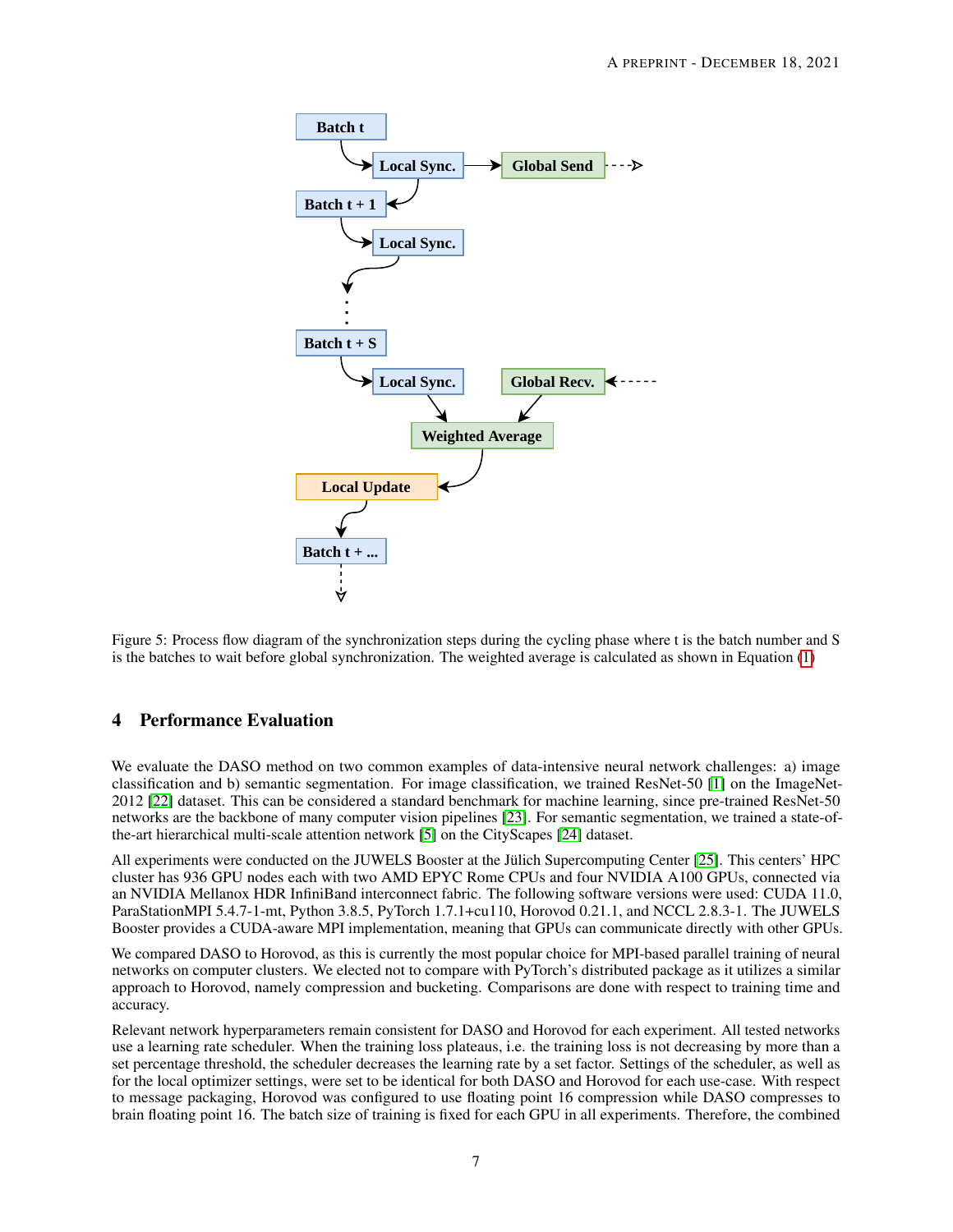

<span id="page-7-1"></span>

dataset with DASO and Horovod for increasing node counts. Each node has 4 GPUs.

<span id="page-7-0"></span>Figure 6: ResNet-50 training time on the ImageNet Figure 7: Top-1 accuracy of ResNet-50 networks on the ImageNet dataset when trained with DASO and Horovod for various node counts, each with 4 GPUs.

distributed batch size increases by the number of GPUs times the local batch size. DASO's maximum number of batches between global synchronizations was set to four for both experiments.

#### 4.1 Image Classification – ImageNet

This experiment was conducted using the ResNet-50 architecture on the ImageNet dataset [\[22\]](#page-10-12). For this experiment, the ImageNet-2012 is a large dataset containing 1.2 million labeled images. We evaluate classification quality using top-1 accuracy, i.e. the accuracy with which the model predicts the image labels correctly with a single attempt. For training ResNet-50 on the ImageNet dataset, we consider a 75% top-1 accuracy to be a successful training.

File loading from disk and preprocessing were done using DALI [\[26\]](#page-10-16). Training was conducted using cross entropy loss and SGD with a momentum of 0.9 and weight decay of 0.0001 for 90 epochs with a learning rate warm-up phase of five epochs. These values were adapted from PyTorch's example training script for ResNet-50 on ImageNet. The maximum learning rate is scaled with the number of global processes. The learning rate decays by a factor of 0.5 when the training cross entropy loss is stable for 5 epochs.

Training was conducted on 4, 8, 16, 32, and 64 nodes, which equals 16, 32, 64, 128, and 256 GPUs, respectively. This corresponds to traditional strong scaling experiments for parallel algorithms, where an increase in nodes should ideally result in a proportional reduction in time.

Results of the experiment are shown in Figure [6.](#page-7-0) Both DASO and Horovod show desirable strong scaling behavior, i.e. a factor of two in GPU number results in the training time being halved. Due to DASO's optimized hierarchical communication scheme and the reduced number of synchronizations, DASO requires up to 25% less time for training compared to Horovod.

It can further be observed that up to 128 GPUs, DASO and Horovod yield similar levels of accuracy, see Figure [7.](#page-7-1) However, with more than 128 GPUs, both approaches did not exceed 75% top-1 accuracy. This is due to the fact that accuracy starts to a decrease at larger batch sizes in a traditional network unless special allowances are made [\[27\]](#page-10-17). Since we keep the portion of the distributed batch that is processed on each individual GPU the same, larger GPU counts ultimately result in a larger distributed batch. Hence, accuracy ultimately decreases. For DASO, the effect is more dramatic because completing batches without a global synchronization has a similar effect to increasing the size of the batch.

#### 4.2 Semantic Segmentation – CityScapes

To further evaluate the performance of the DASO method, we conducted experiments on a cutting edge, state-of-the-art network. To this end, a hierarchical multi-scale attention network [\[5\]](#page-9-4) was trained for semantic segmentation on the CityScapes [\[24\]](#page-10-14) dataset. This dataset comprises a collection of images of streets in 50 cities across the world, with 5,000 finely annotated images and 20,000 coarsely annotated images. The network has an HRNet-OCR backbone, a dedicated fully convolutional head, an attention head, and an auxiliary semantic head [\[5\]](#page-9-4).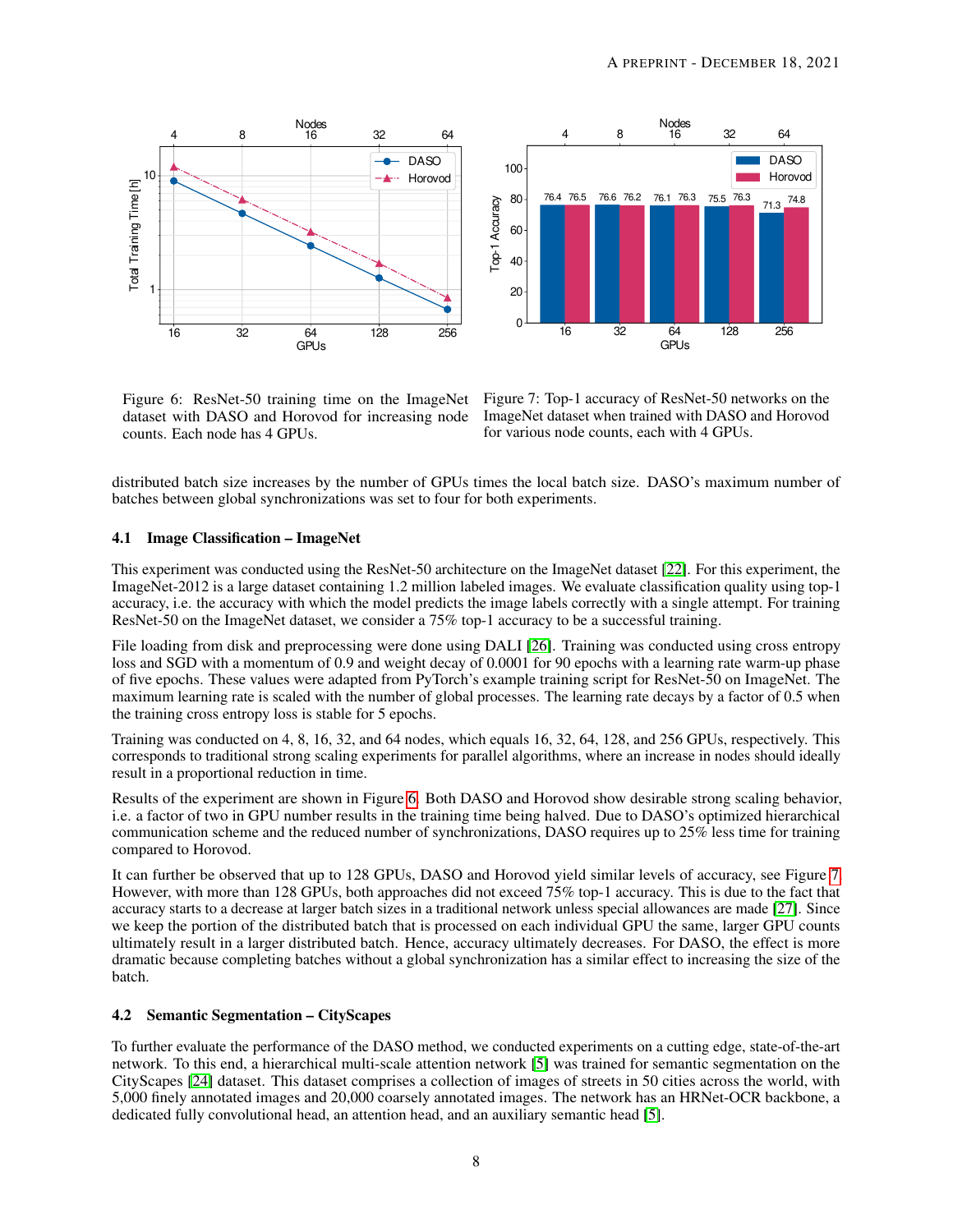



<span id="page-8-0"></span>Figure 8: Training time for the selected hierarchical split level attention network [\[5\]](#page-9-4) on the CityScapes dataset with DASO and Horovod for increasing node counts, each with 4 GPUs.

<span id="page-8-1"></span>Figure 9: Maximum IOU of the hierarchical split level attention networks on the CityScapes dataset when trained with DASO and Horovod with various node counts, each with 4 GPUs.

The quality of semantic segmentation networks is often evaluated based on the intersection over union (IOU) [\[28\]](#page-10-18) score. IOU is defined as the intersection of the correctly predicted annotations with the ground truth annotations, divided by their union. In this work, IOU ranges from 0.0 to 1.0.

The network was trained using the following parameters: 175 epochs; the region mutual information loss [\[29\]](#page-10-19) function; a local SGD optimizer with a weight decay of 0.0001, a momentum of 0.9, and an initial learning rate of 0.0125; a learning rate scheduler which decays the learning rate by a factor of 0.75 when the loss is judged to be stable for 5 epochs. The number of epochs, loss function, and optimizer settings were determined by the original source [\[5\]](#page-9-4). The learning rate scheduler deploys a warm up phase of 5 epochs, in which the learning rate is slowly increased from 0.0 to 0.4, after which it decays as scheduled. For the DASO experiments, the synchronized batch normalization operation is conducted within the node-local process group.

In its original publication, the network was trained using supplementary data, whereas the herein presented experiments are performed using only the CityScapes dataset. To determine a baseline accuracy, the original network was trained with four GPUs on a single node using PyTorch's DistributedDataParallel package. This baseline measurement employed a polynomial decay learning rate scheduler, PyTorch's automatic mixed precision training and synchronized batch normalization layers. For more detail, see [\[5\]](#page-9-4). The baseline IOU of the original network was found to be 0.8258.

During the experiments, we found that for Horovod neither the automatic mixed precision nor the synchronized batch normalization functioned as intended when using the system scheduler software (SLURM [\[30\]](#page-10-20)). Horovod requires usage of its custom scheduler horovodrun to enable full feature functionality. However, this software is not natively available on many computer clusters, including the JUWELS booster supercomputer. Hence, automatic mixed precision was removed and the synchronized batch normalization layers were replaced with local batch normalization layers.

Training times for various node counts are shown in Figure [8.](#page-8-0) For up to 128 GPUs, DASO completed the training process in approximately 35% less time than Horovod, demonstrating the advantage of our approach to fully leverage the systems communication architecture together with asynchronous parameter updates. At higher GPU counts the time savings drop to 30%, because there are fewer batches per epoch and hence skipping global synchronization operations provides less benefits.

Quality measurements (IOU) are shown in Figure [9.](#page-8-1) Although there is a very clear difference between Horovod and DASO, neither matches the accuracy of the baseline network. This is due to the naive learning rate scheduler used for training. With a tuned learning rate optimizer the 16, 32, and 64 node configuration should more accurately recreate the results of the baseline network. At 256 GPUs, training with Horovod did not yield any meaningful results. We hypothesize that this is caused by the lack of a functioning synchronized batch normalization operation in combination with a very large mini-batch.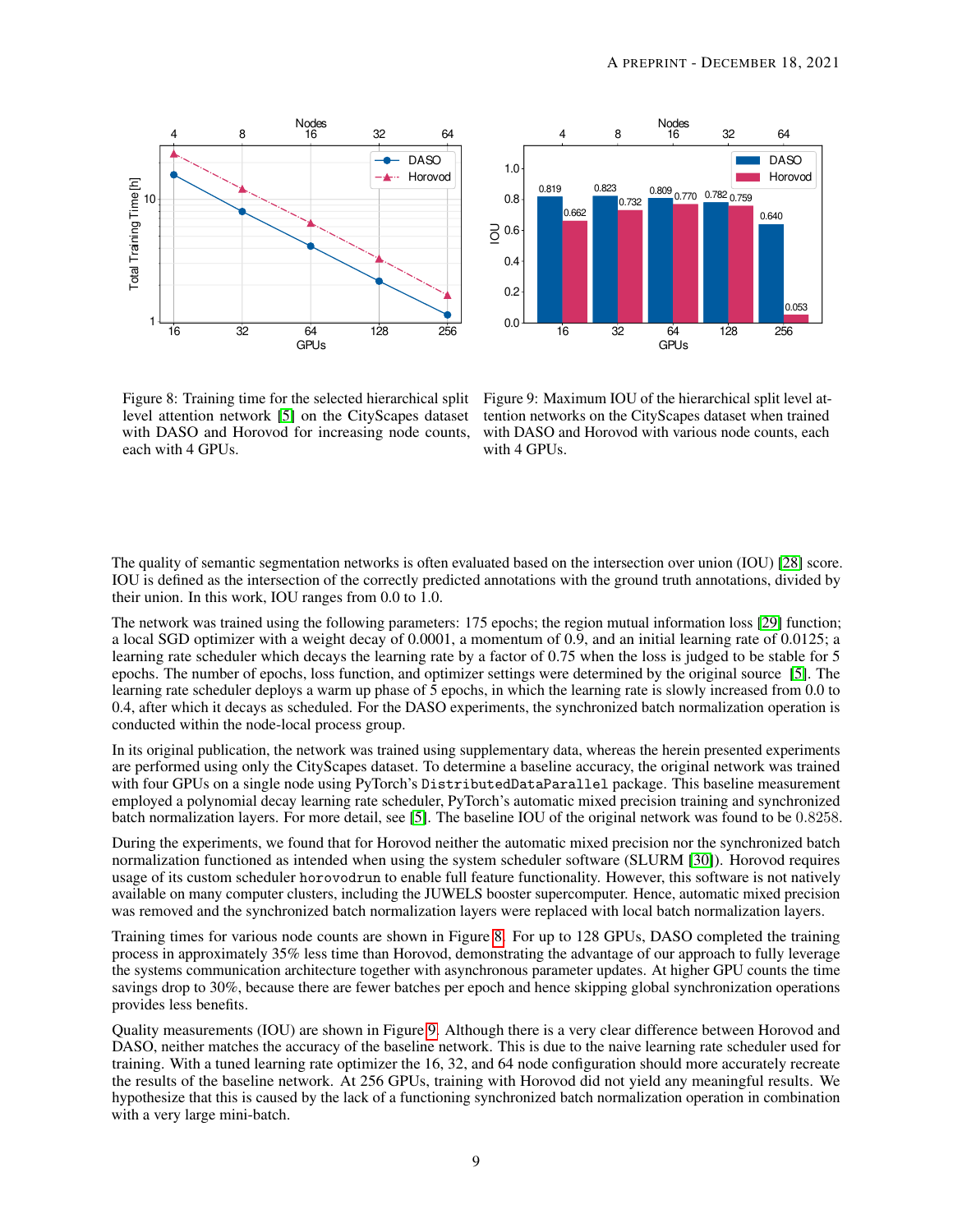## <span id="page-9-5"></span>5 Conclusion

In this work, we have introduced the distributed asynchronous and selective optimization (DASO) method. DASO utilizes a hierarchical communication scheme to fully leverage the communications infrastructure inherent to node-based computer clusters, which often see multiple GPUs per node. By favoring node-local parameter updates, DASO is able to reduce the amount of global communication required for full data parallel network synchronization. Thereby, our approach alleviates the bottleneck of blocking synchronization used in traditional data parallel approaches. We show that, if independent and identically distributed (iid) batches can be reasonably assumed, the global synchronization ubiquitous to the training of DPNNs is not required after each forward-backward pass.

We evaluated DASO on two common DPNN use-cases: image classification on the ImageNet dataset with ResNet-50, and semantic segmentation on the CityScapes dataset with a cutting edge multi-head attention network architecture. Our experiments show that DASO can reduce training time by up to 34% while maintaining similar prediction accuracy when compared to Horovod, the current standard for MPI-based data parallel network training.

At large node counts, DASO and Horovod both suffer a decrease in network accuracy. This is a well-known problem which relates to an increase in the distributed batch size. The effect is more pronounced with DASO due to the reduced number of global synchronization steps. This allows for the identification of where network modifications must be employed to handle very large node counts. We also note that DASO and Horovod will both yield sub-optimal results on datasets for which the iid assumption no longer holds. For those cases, however, data parallel training will be ineffective regardless of the communications scheme. Overall, DASO achieves close-to-optimal accuracies significantly faster than Horovod. Therefore, DASO is optimal for rapid initial training of large networks/datasets, where the training can be further fine-tuned using more traditional methods.

Ultimately, DASO improves the scalability of data parallel neural networks and demonstrates that using more GPUs does not have to be the only solution to speeding up training. With DASO, it is possible to efficiently train large models or process more training data. The beauty of our approach lies in the fact that it is a generic, non-tailored, and easy to implement approach that translates well to any large scale, node-based computer cluster or high-performance computing system. DASO opens the door to redefining data parallel neural network training towards asynchronous, multifaceted optimization approaches.

## 6 Acknowledgments

This work is supported by the Helmholtz Association Initiative and Networking Fund under project number ZT-I-0003, the Helmholtz AI platform grant and the HAICORE@KIT partition.

## References

- <span id="page-9-0"></span>[1] Kaiming He, Xiangyu Zhang, Shaoqing Ren, and Jian Sun. Deep Residual Learning for Image Recognition. In *2016 IEEE Conference on Computer Vision and Pattern Recognition (CVPR)*, pages 770–778. IEEE, June 2016.
- <span id="page-9-1"></span>[2] Ashish Vaswani, Noam Shazeer, Niki Parmar, et al. Attention Is All You Need, 2017. [accessed on 2021-01-26].
- <span id="page-9-2"></span>[3] Tal Ben-Nun and Torsten Hoefler. Demystifying Parallel and Distributed Deep Learning: An In-depth Concurrency Analysis. *ACM Computing Surveys (CSUR)*, 52(4):1–43, 2019.
- <span id="page-9-3"></span>[4] Masafumi Yamazaki, Akihiko Kasagi, Akihiro Tabuchi, Takumi Honda, et al. Yet Another Accelerated SGD: ResNet-50 Training on ImageNet in 74.7 seconds, 2019. [accessed on 2021-01-26].
- <span id="page-9-4"></span>[5] Andrew Tao, Karan Sapra, and Bryan Catanzaro. Hierarchical Multi-Scale Attention for Semantic Segmentation, 2020. [accessed on 2021-01-26].
- <span id="page-9-6"></span>[6] Christopher De Sa, Matthew Feldman, Christopher Ré, and Kunle Olukotun. Understanding and Optimizing Asynchronous Low-Precision Stochastic Gradient Descent. In *Proceedings of the 2017 ACM/IEEE 44th Annual International Symposium on Computer Architecture (ISCA)*. ACM, 2017.
- <span id="page-9-7"></span>[7] Xiangru Lian, Wei Zhang, Ce Zhang, and Ji Liu. Asynchronous Decentralized Parallel Stochastic Gradient Descent. In *Proceedings of the 35th International Conference on Machine Learning (ICML)*, pages 3043–3052. PMLR, 2018.
- <span id="page-9-8"></span>[8] Shanshan Zhang, Ce Zhang, Zhao You, et al. Asynchronous Stochastic Gradient Descent for DNN Training. In *2013 IEEE International Conference on Acoustics, Speech and Signal Processing*, pages 6660–6663, 2013.
- <span id="page-9-9"></span>[9] Wei Zhang, Suyog Gupta, Xiangru Lian, and Ji Liu. Staleness-aware Async-SGD for Distributed Deep Learning, 2016. [accessed on 2021-01-26].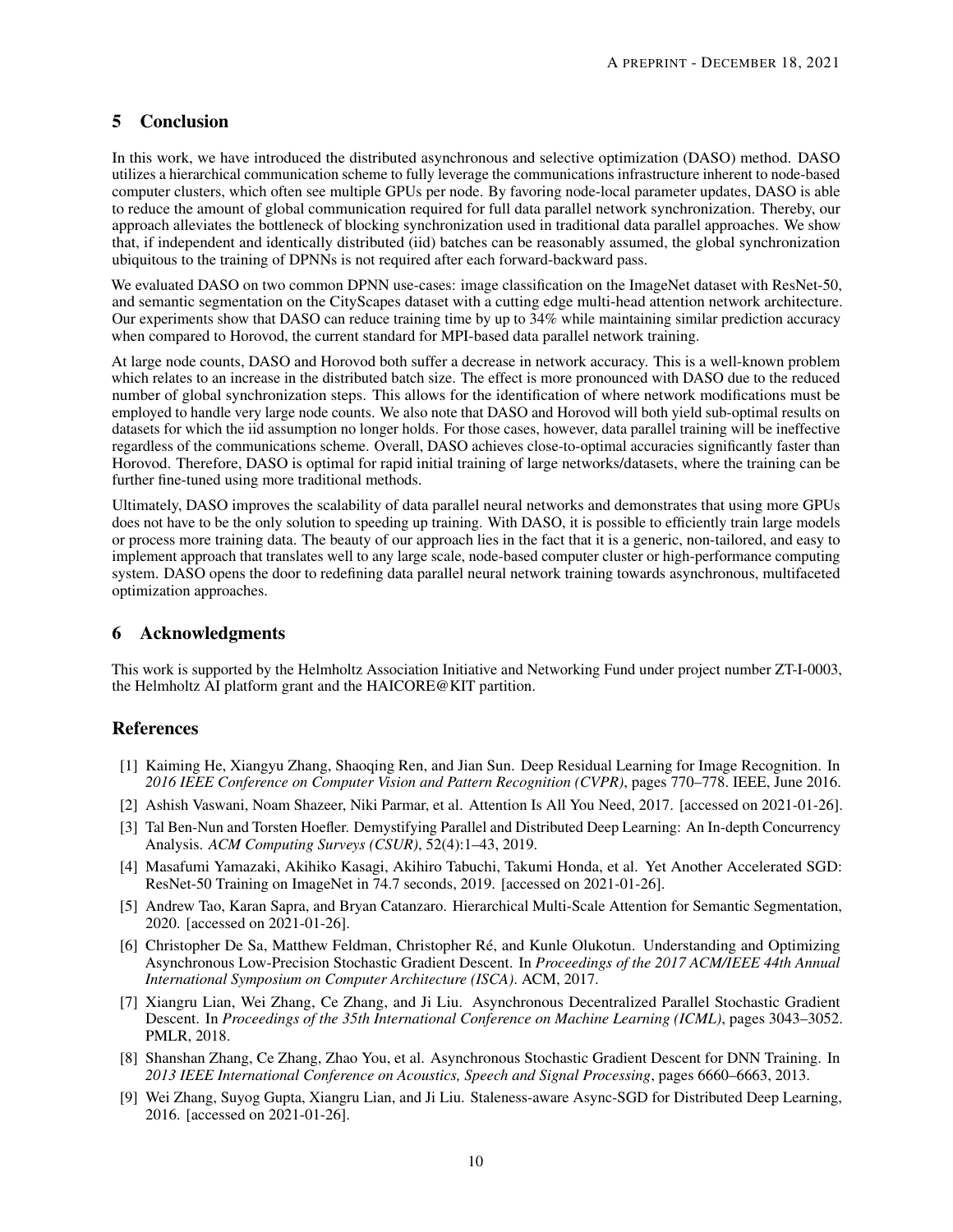- <span id="page-10-0"></span>[10] Nikolay Bogoychev, Marcin Junczys-Dowmunt, Kenneth Heafield, and Alham Fikri Aji. Accelerating Asynchronous Stochastic Gradient Descent for Neural Machine Translation, 2018. [accessed on 2021-01-26].
- <span id="page-10-1"></span>[11] Adam Paszke, Sam Gross, Francisco Massa, Adam Lerer, et al. PyTorch: An Imperative Style, High-Performance Deep Learning Library. In *Advances in Neural Information Processing Systems 32*, pages 8024–8035. Curran Associates, Inc., 2019.
- <span id="page-10-2"></span>[12] Martín Abadi, Ashish Agarwal, Paul Barham, et al. TensorFlow: Large-Scale Machine Learning on Heterogeneous Systems, 2015. Software available from tensorflow.org, [accessed at 2020-02-24].
- <span id="page-10-3"></span>[13] Message Passing Interface Forum. *MPI: A Message-Passing Interface Standard, Version 3.1*. High Performance Computing Center Stuttgart (HLRS), 2015.
- <span id="page-10-4"></span>[14] Yuichiro Ueno and Rio Yokota. Exhaustive Study of Hierarchical AllReduce Patterns for Large Messages Between GPUs. In *2019 19th IEEE/ACM International Symposium on Cluster, Cloud and Grid Computing (CCGRID)*, pages 430–439. IEEE, 2019.
- <span id="page-10-5"></span>[15] Hiroaki Mikami, Hisahiro Suganuma, Pongsakorn U.-Chupala, et al. Massively Distributed SGD: ImageNet/ResNet-50 Training in a Flash, 2018. [accessed on 2021-01-26].
- <span id="page-10-6"></span>[16] Alexander Sergeev and Mike Del Balso. Horovod: fast and easy distributed deep learning in TensorFlow, 2018. [accessed on 2021-01-26].
- <span id="page-10-7"></span>[17] Aaron Clauset. A brief primer on probability distributions, 2011. [accessed on 2021-01-26].
- <span id="page-10-8"></span>[18] Ang Li, Shuaiwen Leon Song, Jieyang Chen, et al. Evaluating Modern GPU Interconnect: PCIe, NVLink, NV-SLI, NVSwitch and GPUDirect. *IEEE Transactions on Parallel and Distributed Systems (TPDS)*, 31(1):94–110, Jan 2020.
- <span id="page-10-9"></span>[19] Dan Alistarh, Demjan Grubic, Jerry Li, Ryota Tomioka, and Milan Vojnovic. QSGD: Communication-Efficient SGD via Gradient Quantization and Encoding, 2017. [accessed on 2021-01-26].
- <span id="page-10-10"></span>[20] Markus Götz, Charlotte Debus, Daniel Coquelin, et al. HeAT – a Distributed and GPU-accelerated Tensor Framework for Data Analytics. In *Proceedings of the 19th IEEE International Conference on Big Data (BigData)*, pages 276–288. IEEE, December 2020.
- <span id="page-10-11"></span>[21] Shen Li, Yanli Zhao, Rohan Varma, et al. PyTorch Distributed: Experiences on Accelerating Data Parallel Training, 2020. [accessed on 2021-01-26].
- <span id="page-10-12"></span>[22] Jia Deng, Wei Dong, Richard Socher, Li-Jia Li, et al. ImageNet: A Large-scale Hierarchical Image Database. In *2009 IEEE Conference on Computer Vision and Pattern Recognition (CVPR)*, pages 248–255. IEEE, June 2009.
- <span id="page-10-13"></span>[23] Yuxin Wu, Alexander Kirillov, Francisco Massa, et al. Detectron2. [https://github.com/facebookresearch/](https://github.com/facebookresearch/detectron2) [detectron2](https://github.com/facebookresearch/detectron2), 2019.
- <span id="page-10-14"></span>[24] Marius Cordts, Mohamed Omran, Sebastian Ramos, et al. The Cityscapes Dataset for Semantic Urban Scene Understanding. In *2016 IEEE Conference on Computer Vision and Pattern Recognition (CVPR)*, pages 3213–3223. IEEE, June 2016.
- <span id="page-10-15"></span>[25] Dorian Krause. JUWELS: Modular Tier-0/1 Supercomputer at the Jülich Supercomputing Centre. *Journal of Large-scale Research Facilities*, 5:135, 2019.
- <span id="page-10-16"></span>[26] NVIDIA Corporation. NVIDIA Data Loading Library (DALI), 2021. [accessed on 2021-01-25].
- <span id="page-10-17"></span>[27] Priya Goyal, Piotr Dollár, Ross Girshick, Pieter Noordhuis, et al. Accurate, Large Minibatch SGD: Training ImageNet in 1 Hour, 2018. [accessed on 2021-01-26].
- <span id="page-10-18"></span>[28] Hamid Rezatofighi, Nathan Tsoi, JunYoung Gwak, et al. Generalized Intersection over Union: A Metric and A Loss for Bounding Box Regression, 2019. [accessed on 2021-01-26].
- <span id="page-10-19"></span>[29] Shuai Zhao, Yang Wang, Zheng Yang, and Deng Cai. Region Mutual Information Loss for Semantic Segmentation, 2019. [accessed on 2021-01-26].
- <span id="page-10-20"></span>[30] Andy B Yoo, Morris A Jette, and Mark Grondona. SLURM: Simple Linux Utility for Resource Management. In *Workshop on Job Scheduling Strategies for Parallel Processing*, pages 44–60. Springer, 2003.
- <span id="page-10-21"></span>[31] L. Bottou, Frank E. Curtis, and J. Nocedal. Optimization Methods for Large-Scale Machine Learning. *ArXiv*, 2018. [accessed on 2021-01-26].